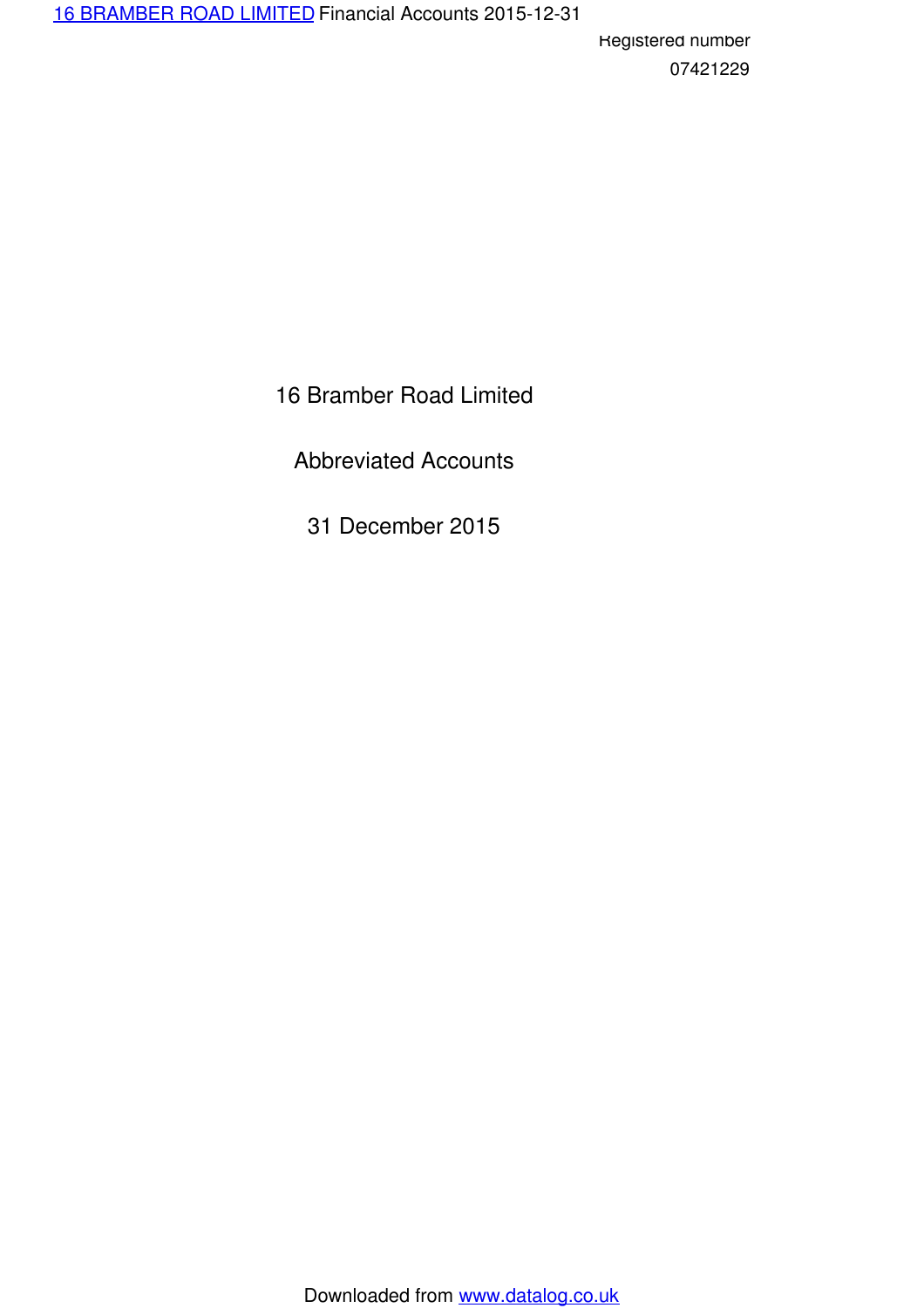## 16 BRAMBER ROAD LIMITED Financial Accounts 2015-12-31

**16 Bramber Road Limited**

**Registered number:** 07421229

**Abbreviated Balance Sheet**

**as at 31 December 2015**

|                                                          | <b>Notes</b>   |       | 2015    |         | 2014    |
|----------------------------------------------------------|----------------|-------|---------|---------|---------|
|                                                          |                |       | £       |         | £       |
| <b>Fixed assets</b>                                      |                |       |         |         |         |
| Tangible assets                                          | $\overline{2}$ |       | 20,000  |         | 20,000  |
| <b>Current assets</b>                                    |                |       |         |         |         |
| Cash at bank and in hand                                 |                | 595   |         | 1,530   |         |
| <b>Creditors: amounts falling due</b><br>within one year |                | (180) |         | (1,236) |         |
|                                                          |                |       |         |         |         |
| <b>Net current assets</b>                                |                |       | 415     |         | 294     |
| <b>Net assets</b>                                        |                |       | 20,415  |         | 20,294  |
| <b>Capital and reserves</b>                              |                |       |         |         |         |
| Called up share capital                                  | 3              |       | 3       |         | 3       |
| Share premium                                            |                |       | 22,497  |         | 22,497  |
| Profit and loss account                                  |                |       | (2,085) |         | (2,206) |
| <b>Shareholders' funds</b>                               |                |       | 20,415  |         | 20,294  |

The directors are satisfied that the company is entitled to exemption from the requirement to obtain an audit under section 477 of the Companies Act 2006.

The members have not required the company to obtain an audit in accordance with section 476 of the Act.

The directors acknowledge their responsibilities for complying with the requirements of the Companies Act 2006 with respect to accounting records and the preparation of accounts.

The accounts have been prepared in accordance with the provisions in Part 15 of the Companies Act 2006 applicable to companies subject to the small companies regime.

F Inglefield Director Approved by the board on 15 September 2016

Downloaded from www.datalog.co.uk